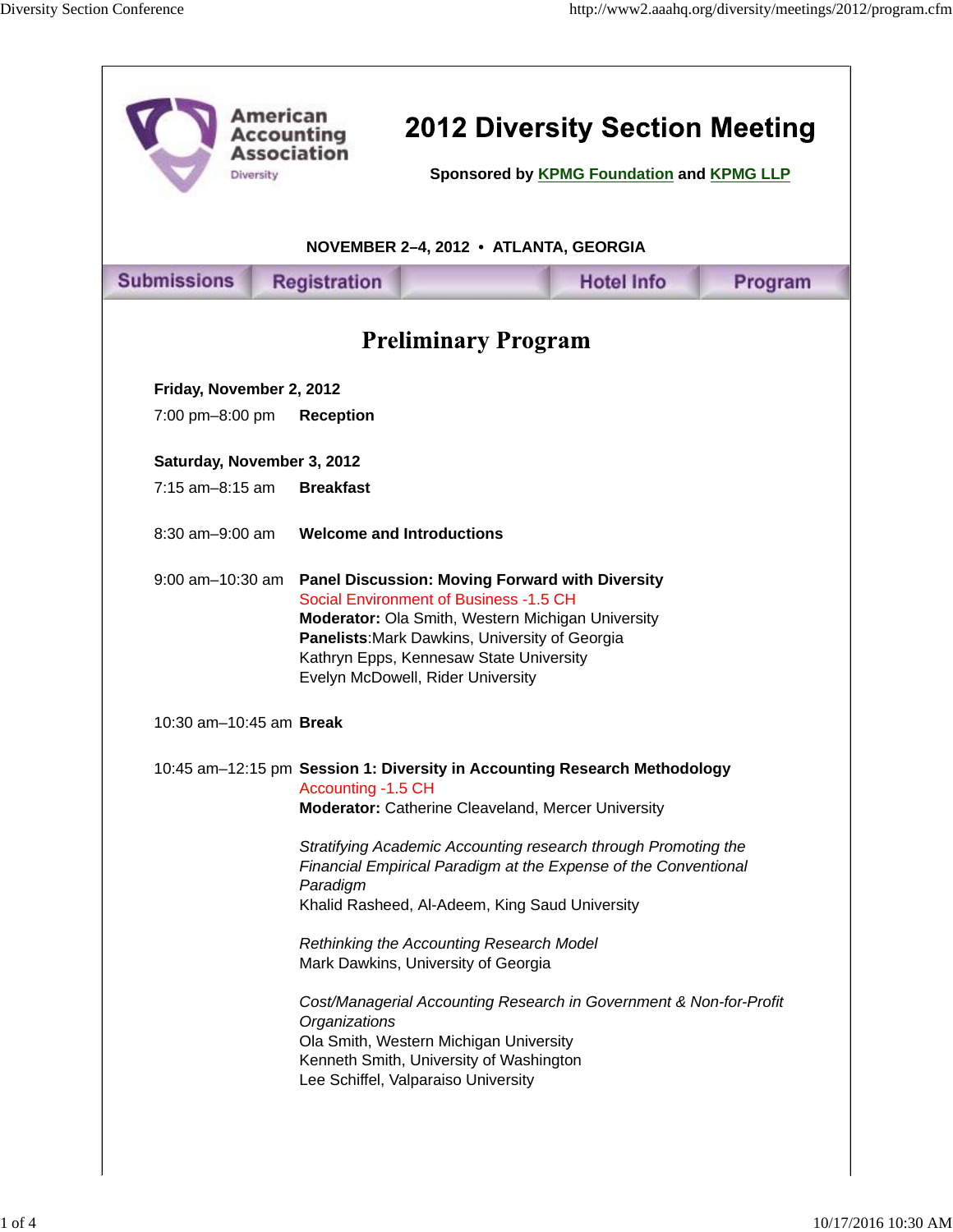| 12:30 pm-2:00 pm <b>Lunch</b> |                                                                                                                                                                                                                                                             |
|-------------------------------|-------------------------------------------------------------------------------------------------------------------------------------------------------------------------------------------------------------------------------------------------------------|
|                               | Speaker: TBA                                                                                                                                                                                                                                                |
| 2:00 pm-3:15 pm               | <b>Session 2: Diversity in Accounting Education</b><br>Social Environment of Business-1.5 CH<br><b>Moderator: Jean Wells, Howard University</b>                                                                                                             |
|                               | The Need to Promote Accounting Among High School Students<br>Lookman Buky Folami, Bryant University                                                                                                                                                         |
|                               | Are State Boards of Accounting Signaling to Accounting Eduations that<br>IT in Auditing Courses is Unimportant?<br>Satina Williams, Marist College                                                                                                          |
|                               | Expanding the Classroom Walls to Server Communities: Another Look<br>at Clinical Tax Education for Accounting Programs<br>Quintin Davis, Argosy University                                                                                                  |
| 3:15 pm-3:30 pm               | <b>Break</b>                                                                                                                                                                                                                                                |
| 3:30 pm-5:15 pm               | <b>Concurrent Sessions</b>                                                                                                                                                                                                                                  |
|                               | <b>Session 3-1: Diversity and Auditing</b><br>Auditing-2 CH<br><b>Moderator: Quintin Davis, Argosy University</b>                                                                                                                                           |
|                               | Doubly Disadvantaged or an Exception to the Rules? Minority Women in<br><b>Accounting Education</b><br>Amelia Baldwin, University of Arkansas Fort Smith<br>Margaret Lightbody, University of South Australia<br>Bradley Trinkle, University of Mississippi |
|                               | Who's in Charge of the Ivory Tower? Women and Minorities in<br>Administration<br>Amelia Baldwin, University of Arkansas Fort Smith<br>Margaret Tanner, University of Arkansas Fort Smith                                                                    |
|                               | Can the PCAOB's Guidance Increase Auditor's Liability Exposure? An<br>Investigation of Auditor's Reliance on Internal Audit and Multiple<br><b>Location Decision Making</b><br>Kerri-Ann Sanderson, Georgia State University                                |
|                               | <b>Session 3-2: Taxes</b><br><b>Taxes-2 CH</b><br>Moderator: Jenice Prather-Kinsey, University of Alabama at<br>Birmingham                                                                                                                                  |
|                               | Proposal for a Study that Examines the Effectiveness of Tax Haven as a<br>Strategic Tax Planning Tool for Multinational Firms in a Volatile<br><b>Exchange Rate Regime</b><br>Nelson Alino, Quinnipiac University                                           |
|                               | The Demand for Simultaneous Tax Audits; an Experimental Examination<br>of the IRS Compliance Assurance Process                                                                                                                                              |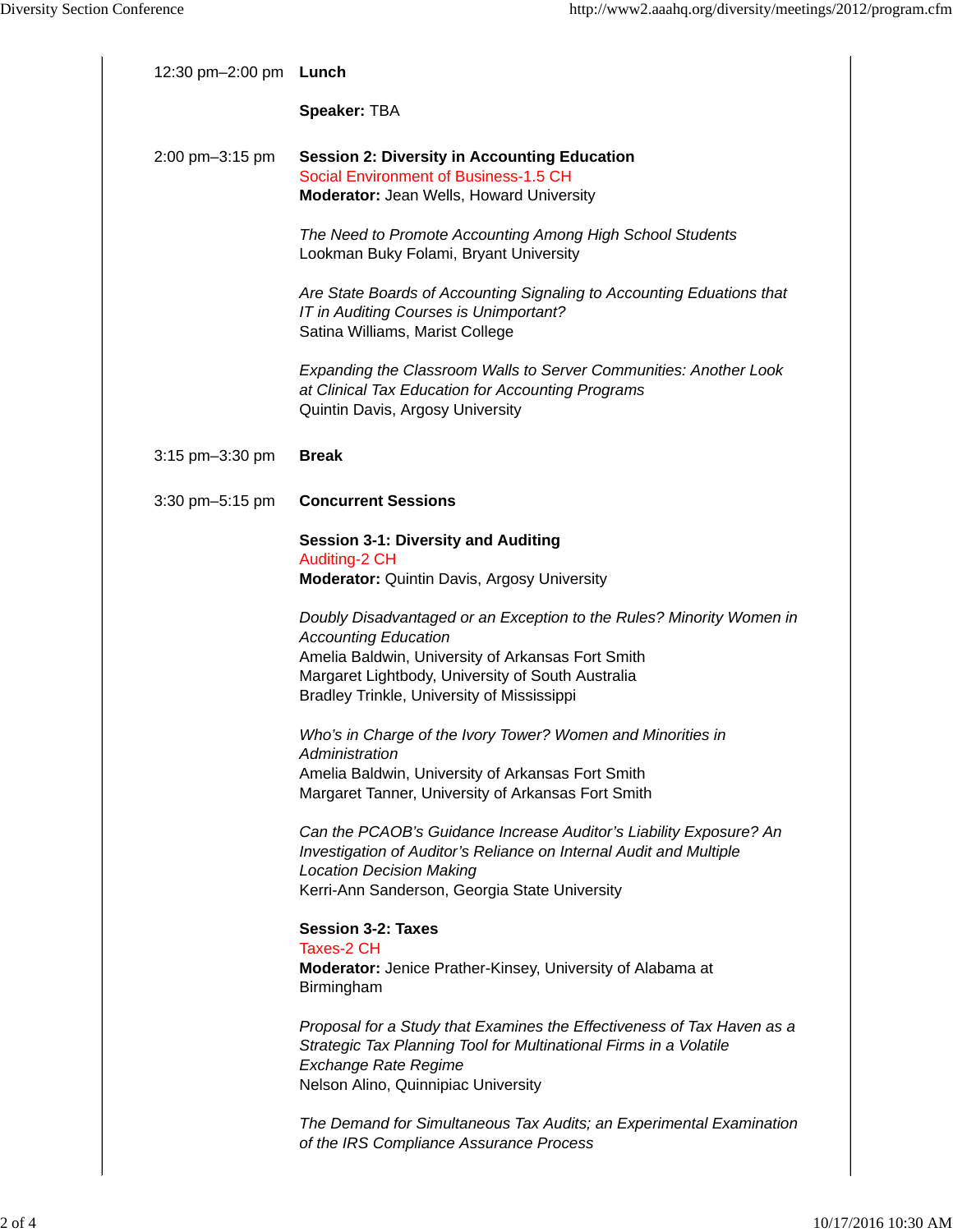|                          | Kathryn Epps, Kennesaw State University<br>Catherine Cleaveland, Mercer University                                                                                                                                                                                                                                              |
|--------------------------|---------------------------------------------------------------------------------------------------------------------------------------------------------------------------------------------------------------------------------------------------------------------------------------------------------------------------------|
|                          | Domestic Violence and Abuse: Far Reaching Implications on Tax Return<br>Filings<br>Jean Wells-Jessup, Howard University<br>Gwendolyn McFadden, North Carolina A&T State University                                                                                                                                              |
|                          | An Application of Design Science Research Methodology to Taxation<br>Brigitte Muehlmann, Suffolk University                                                                                                                                                                                                                     |
| 5:15 pm-6:00 pm          | <b>Executive Board Meeting</b>                                                                                                                                                                                                                                                                                                  |
| 6:30 pm-8:00 pm          | <b>Reception</b>                                                                                                                                                                                                                                                                                                                |
| Sunday, November 4, 2012 |                                                                                                                                                                                                                                                                                                                                 |
| 7:15 am-8:15 am          | <b>Breakfast</b>                                                                                                                                                                                                                                                                                                                |
| 8:30 am-9:30 am          | <b>Plenary Session: Diversity in Global Perspective and Opportunities</b><br><b>Accounting-1 CH</b><br>Speaker: Mary Barth, Stanford University, AAA President-Elect                                                                                                                                                            |
| $9:30$ am $-9:45$ am     | <b>Break</b>                                                                                                                                                                                                                                                                                                                    |
| $9:45$ am $-11:15$ am    | <b>Session 4: International Issues</b><br>Accounting-1.5 CH<br>Moderator: Nelson Alino, Quinnipiac University                                                                                                                                                                                                                   |
|                          | The Effect of Culture on the Convergence or Adoption of IFRS in Latin<br><b>American Countries</b><br>Rogelio J. Cardona, University of Puerto Rico - Rio Piedras<br>Karen Castro-Gonzalez, University of Puerto Rico - Rio Piedras<br>Carmen Rios-Figueroa, IEN Business School, University del Este,<br>Carolina, Puerto Rico |
|                          | The Effects of Legal Origin, Personality Type and Culture on<br>Accountant's Judgment: Implications for IFRS Application<br>Jenice Prather-Kinsey, University of Alabama<br>Scott Boyar, University of Alabama                                                                                                                  |
|                          | Is Say on Pay Globally Value Enhancing?<br>Stephanie Mason, Rutgers University                                                                                                                                                                                                                                                  |
|                          | 11:15 am-12:15 pm Panel Discussion: Diversity Section Journal<br>Accounting-1.0 CH<br>Moderator: Ola Smith, Western Michigan University<br>Panelists: Dahlia Robinson, University of South Florida<br>Mark Dawkins, University of Georgia<br>Raymond Elson, Valdosta State University                                           |
|                          | 12:15 pm-1:00 pm Section Business Meeting                                                                                                                                                                                                                                                                                       |